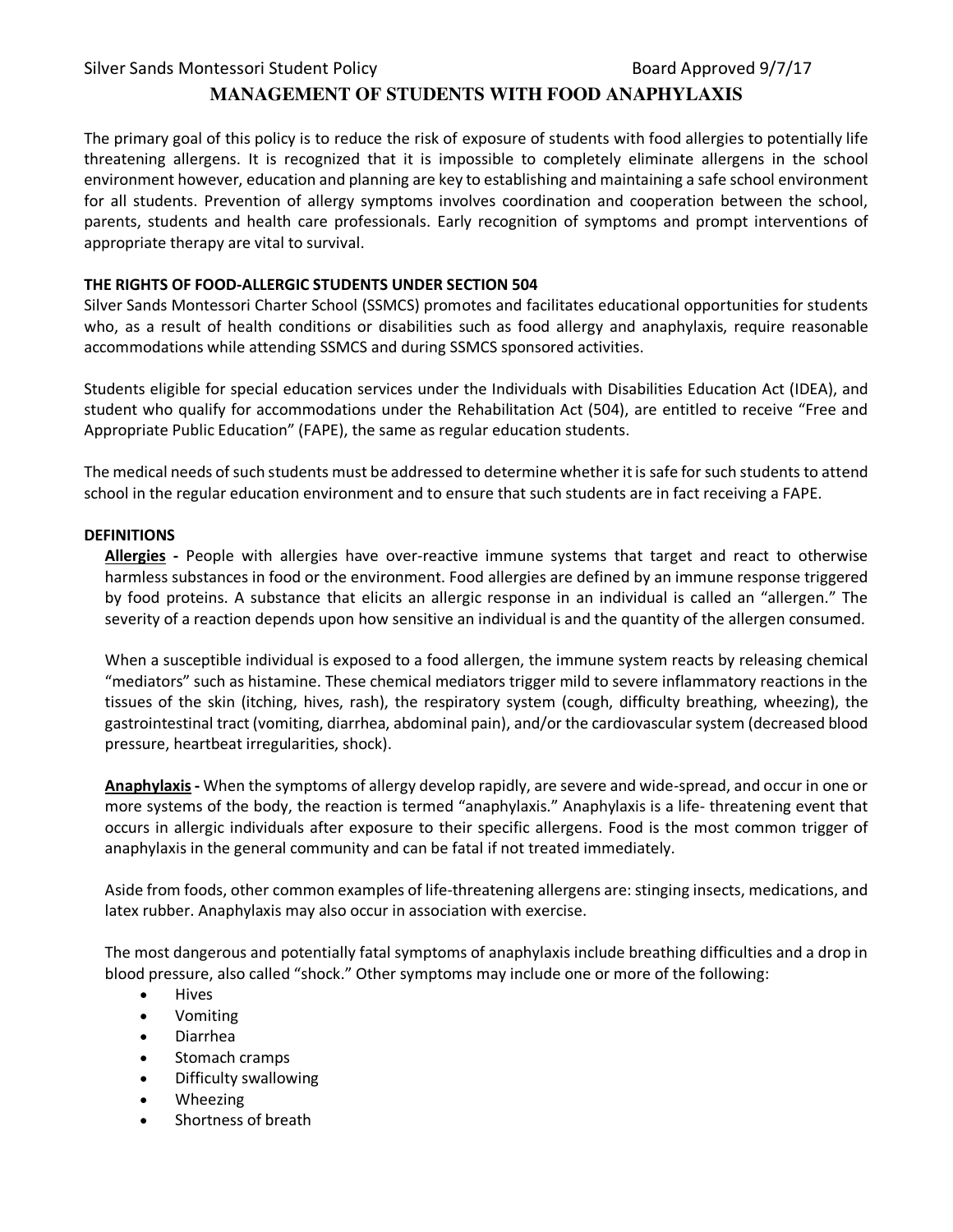- Change of voice (hoarse)
- Throat tightness or closing
- Coughing
- Itch lips, tongue, mouth and/or throat
- Itching (of any body part)
- Swelling (of any body part)
- Red, watery eyes
- Runny nose
- Sense of doom
- Dizziness, change in mental status
- Flushed, pale skin cyanotic (bluish) lips and mouth area

Anaphylaxis can occur immediately or up to two hours following allergen exposure. In about one third of anaphylactic reactions, the initial symptoms are followed by a delayed wave of symptoms two to four hours later. This combination of an early phase of symptoms followed by a late phase of symptoms is defined as a biphasic reaction.

#### **PREVENTION OF FOOD ANAPHYLAXIS**

For those students at risk of anaphylaxis, the most import aspect of the management in the school setting is prevention. As stated in the Nevada Nurse Practice Act, NAC 632.226, nursing services and recommendations to school staff regarding the health management of students with food allergies and other health conditions is solely within the purview of the school nurse, whose knowledge and expertise will direct and guide all members of the team in ensuring the health and well-being of the student.

#### **EMERGENCY RESPONSE TO FOOD ANAPHYLAXIS**

The severity and explosive speed of anaphylaxis emphasizes the importance of the school nurse's role in developing an individualized Health Care Plan (HCP) for the student diagnosed with food allergies or anaphylaxis. The HCP includes important directives for school personnel such as: preventative measures; a list of common symptoms of allergies/anaphylaxis; location of rescue medications; a list of staff who has been trained to administer physician-prescribed rescue medications; and instructions for accessing Emergency Medical Services (EMS).

In the event of a severe allergic or anaphylactic reaction at school, an injection of physician- prescribed or parent/guardian provided epinephrine is the treatment of choice and should be given immediately.

### **It is imperative that school personnel immediately call 911 following the administration of epinephrine even if the symptoms appear to have been resolved.**

#### **THE ROLE AND RESPONSIBILITY OF SCHOOL PERSONNEL**

### **School Administrator(s)**

### Student Health and Safety including but not limited to:

This position is vital to the well-being and academic success of the student with food allergies. The school administration will take a proactive and collaborative approach by fostering open communication between the school nurse, school staff and the student's parent/guardian; and by ensuring implementation of the individualized student HCP and 504-mediated classroom accommodations.

Including but not limited to:

• Takes a leadership role in decisions regarding communication with parents/guardians and staff about the presence in the classroom of a student with food allergies.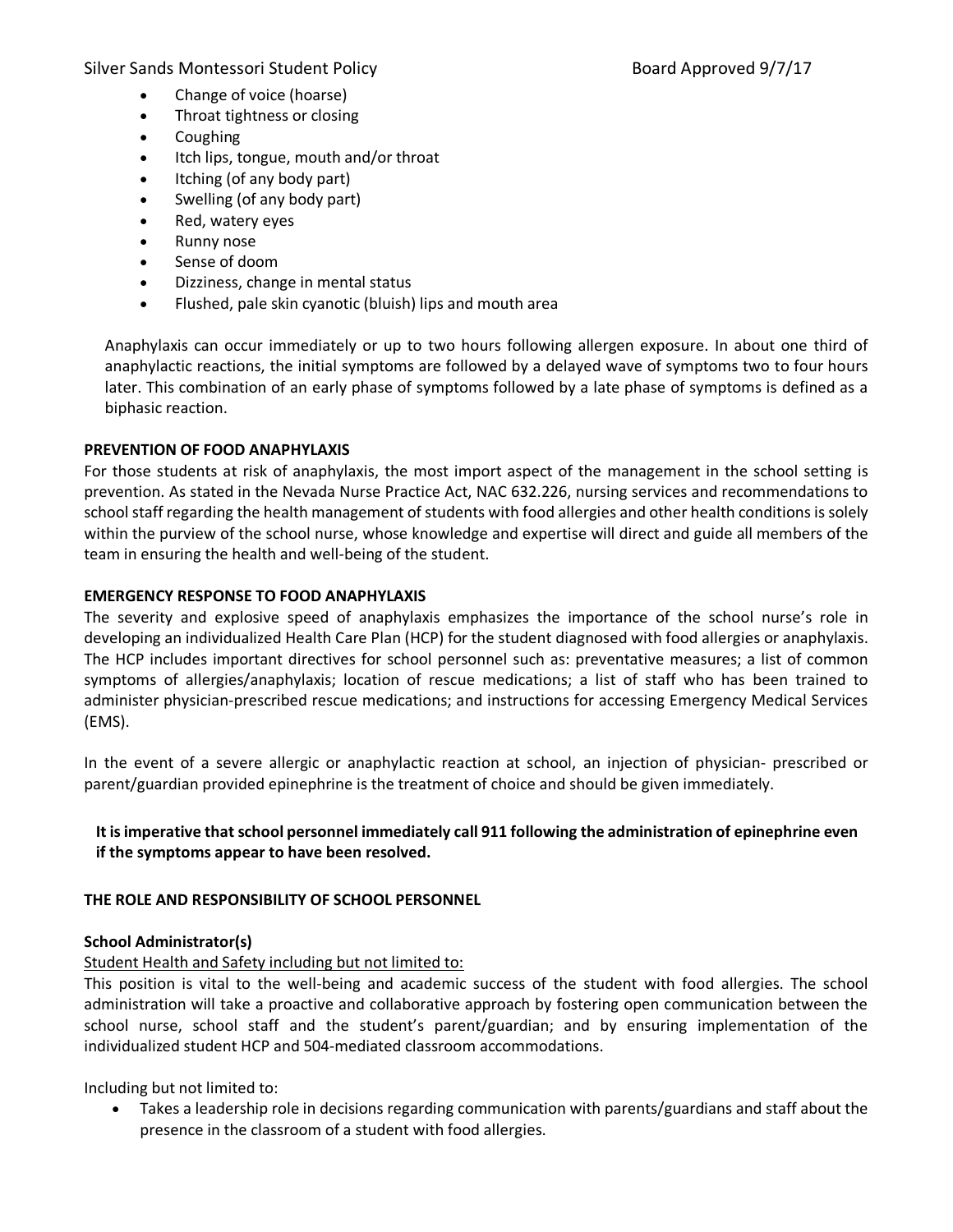- As appropriate, designates "Allergy-aware" areas of the school, including the classroom and/or cafeteria, for students with food allergies and ensures that allergen-reducing cleaning solutions are used for these areas.
- Provides opportunities for the school nurse and/or other health care providers to conduct training in HCP procedures and for the training and delegation of school nurse-designated staff in the administration of medication and other specialized services.
- Collaborates with the school nurse to ensure staff compliance with SSMCS policies and procedures relative to prevention and emergency assistance to students with food allergies.
- Facilitates and ensures school-wide code blue and emergency preparedness plan for all areas on campus.
- Maintains student confidentiality.

### **School Nurse**

Student Health and Safety Including but not limited to:

- Coordinates appropriate nursing and health services for student with food allergies according to the mandates of the Nevada Nurse Practice Act: NRS 632, NAC 632, and all SSMCS policies.
- Develops an individualized Health Care Plan for each student diagnosed with food allergies and/or anaphylaxis, based on physician recommendations and parent input.
- Promotes the safety of the student with food allergies by disseminating the student's individualized HCP to appropriate school staff and by addressing staff questions and concerns regarding the health management of the student.
- Provides education and training of designated staff in prevention of exposure to food allergens, administration of rescue medications and appropriate response to allergic symptoms.
- Assigns, trains, and delegates the administration of physician-prescribed rescue medications to qualified school personnel.
- Implements and communicates procedures to ensure student access to rescue medications and immediate assistance for symptoms.
- Make recommendations to the team members that support the student toward self-care and independence in food allergy management.
- Maintains student confidentiality.

### **Classroom Teacher**

Student Health and Safety Including but not limited to:

- Carefully reviews and follows the directives of the student's HCP and contacts the school nurse for clarification as needed.
- Attends staff training conducted by the school nurse and/or other health care professionals regarding food allergy prevention and response to symptoms.
- Reviews and is familiar with the school's code blue plan, emergency communication procedures, and classroom-specific emergency actions for the student with symptoms of food allergy.
- Reports all student health events immediately to office personnel.
- Advises the school nurse in a timely manner if the parent/guardian provides updated student health information.
- Ensures that a substitute teacher is aware of a student with food allergies by placing a "Food Allergy Alert" notice and hard copy of the student HCP in a RED confidential folder which is kept in a prominent and accessible location in the classroom.
- Considers the use of non-food classroom rewards.
- Takes immediate action in accordance with the student HCP if a student reports or manifests signs of an allergic reaction.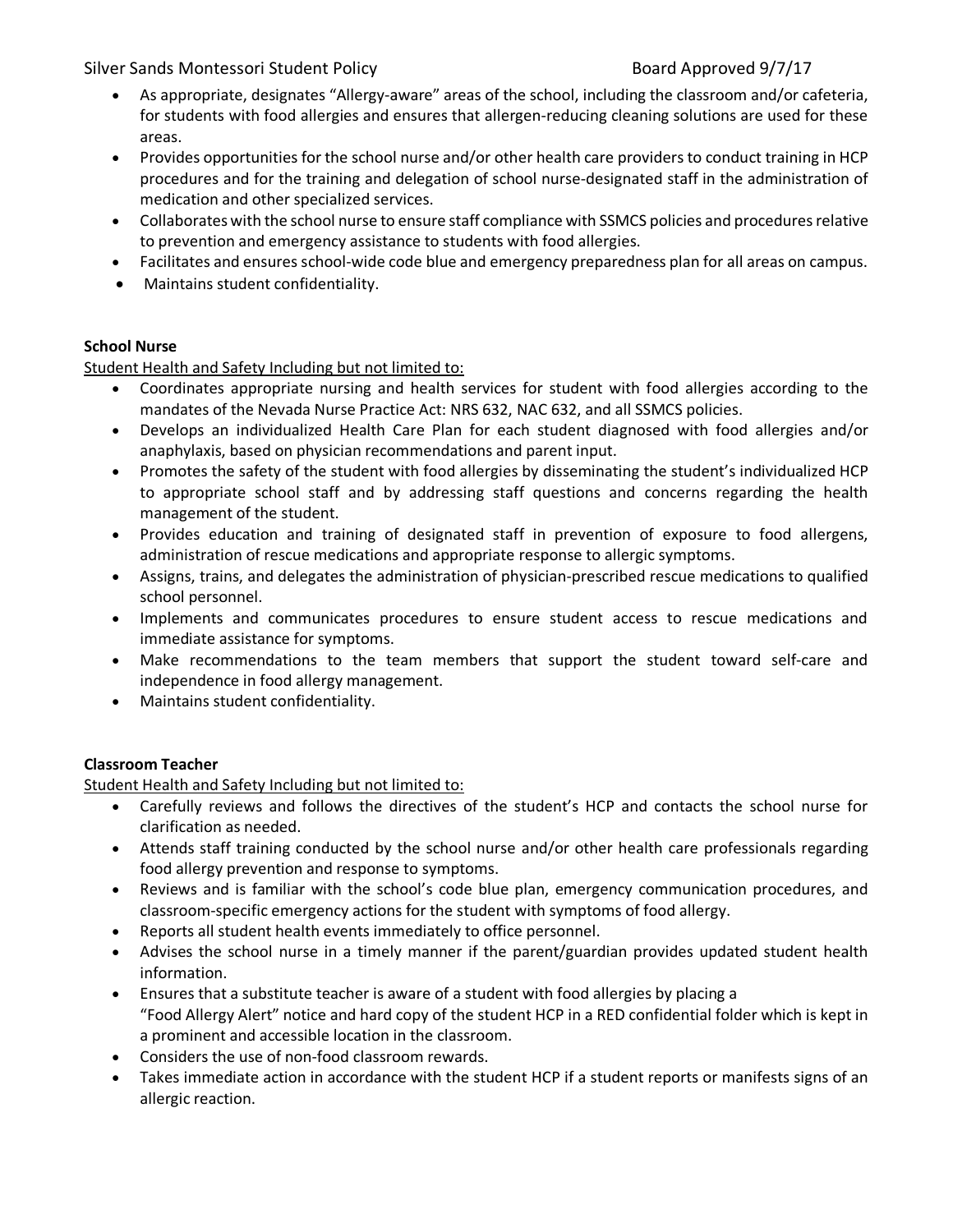- When working with the allergic student, avoids ingesting food or food products that contain food allergens; washes hands after eating.
- Cautions students not to share or trade food/snacks.
- Collaborates with the school nurse, school administrator, and parent in planning for the student's re-entry to school after a food allergy reaction.
- When indicated in the HCP, ensures wipe-down of classroom surfaces with approved disinfectant.
- Ensures that appropriate cleaning supplies are readily accessible in a safe and secure location.
- Informs the school nurse about other classroom personnel such as volunteers, student teachers, aides, specialists, and substitute teachers who may supervise or interact with the student.
- Maintains student confidentiality.

# **Classroom Volunteer**

Student Health and Safety Including but not limited to:

- Follows the classroom teacher's instructions for preventing the student's exposure to food allergens.
- Abides by the conditions established for a "Food Allergy Aware" classroom.
- In the event of an anaphylaxis emergency, remains calm and follows the classroom teacher's instructions.
- Does not offer foods to students unless cleared to do so by the classroom teacher.
- Does not insist that students try foods.
- Maintains student confidentiality.

# **School Office Staff**

Student Health and Safety Including but not limited to:

- Are familiar with the school's code blue plan.
- Follows the directives outlined by the school nurse in the student's HCP and contacts the school nurse immediately if questions arise.
- Knows where the student's rescue medication(s) is kept.
- Refers parent/guardian questions or concerns to the school nurse and/or school administrator(s) in a timely manner.
- Ensures that the school nurse's phone numbers are posted in the nurse's office.
- Organizes the nurse's office so that student health information, including HCP is confidential but readily accessible.
- In collaboration with the administrator, is alert to symptoms of food allergy.
- Maintains student confidentiality.

# **Support Teachers/Playground Supervisor/Specials Teachers**

Student Health and Safety Including but not limited to:

- Is familiar with the school's code blue plan, the student's HCP, and knowns how to recognize symptoms of allergy.
- Knows where the student's rescue medication(s) are kept and attends trainings in medication administration.
- Immediately calls for assistance of other staff if a student is exhibiting signs of allergic reaction.
- Maintains student confidentiality.

**Never allow a student with allergy symptoms to walk to the office without an adult escort.**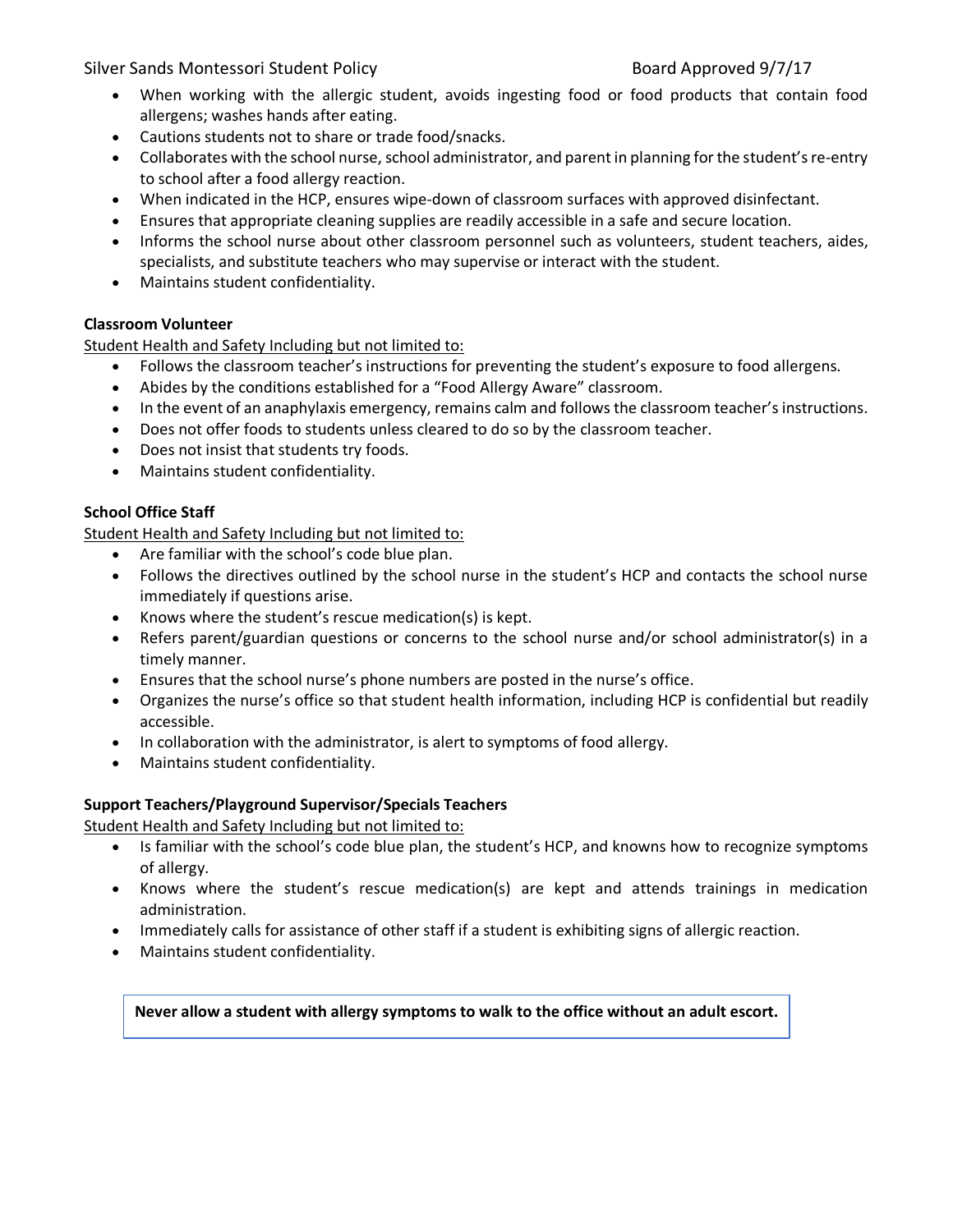# **Lunch Volunteers**

Including but not limited to:

- Cleans the lunch tables with provided products after school meals.
- Minimizes the risk of cross-contamination between the "allergy-aware" and other lunch tables by using separate supplies.
- Follows the directives outlined by the school nurse in the student's HCP.
- Maintains student confidentiality.

# **THE ROLE OF THE PARENT/GUARDIAN**

Successfully transitioning the child into school requires a partnership between the parent and a team of key school personnel that includes the administrator, school nurse, teacher, other school staff, other parents, and the child's classmates.

Student Health and Safety

- Upon registration every year, complete the "Student Health Information" form, including all updated information regarding your child's diagnosis and health status.
- Ensure that your contact information, including cell phone, home phone, work numbers, and emergency contacts are up-to-date and on-file with the school.
- Provide the school nurse with a current letter or information from your child's allergist or physician addressing your child's diagnosis, allergy status, and any precautions or restrictions relative to tactile, ingested or airborne exposure to foods.
- Speak with your child's physician about prescribing an Epi-Pen and/or other rescue medications for your child to keep at school.
- Prior to the start of each school year, contact your child's physician and obtain a signed "**Consent and Request for Medication Assistance During School Hours"** for all rescue medications your child will keep at school
- Ensure that all rescue medications sent with your child to school are in the original container, labeled properly, and unexpired; replace expired medication immediately.
- Contact the school nurse before the first day of school to discuss your child's diagnosis and provide feedback about school management.
- Carefully review your child's HCP and provide feedback to the school nurse before the school nurse sends the HCP to school personnel.
- Notify the school nurse immediately of any changes in your child's health status.

### Teach Your Child To:

- Recognize and report allergy symptoms immediately to the classroom teacher or other adult.
- Tell his/her friends what allergic symptoms look like and to find an adult immediately if symptoms occur.
- Know where the school stores his/her rescue medications.
- Act responsibly when carrying allergy medications to and from school and on campus; DO NOT share medication.
- Avoid sharing food or drinks with other students.
- Wash hands prior to and after eating.
- Tell an adult if they are experiencing teasing or bullying.
- Read food labels.
- Say "No thank you" if food is offered, and avoid taking unnecessary chances just to be part of the crowd.
- Self-administer their Epi-Pen or other medications when they experience symptoms.
- Become as independent as possible in self-managing symptoms of food allergy.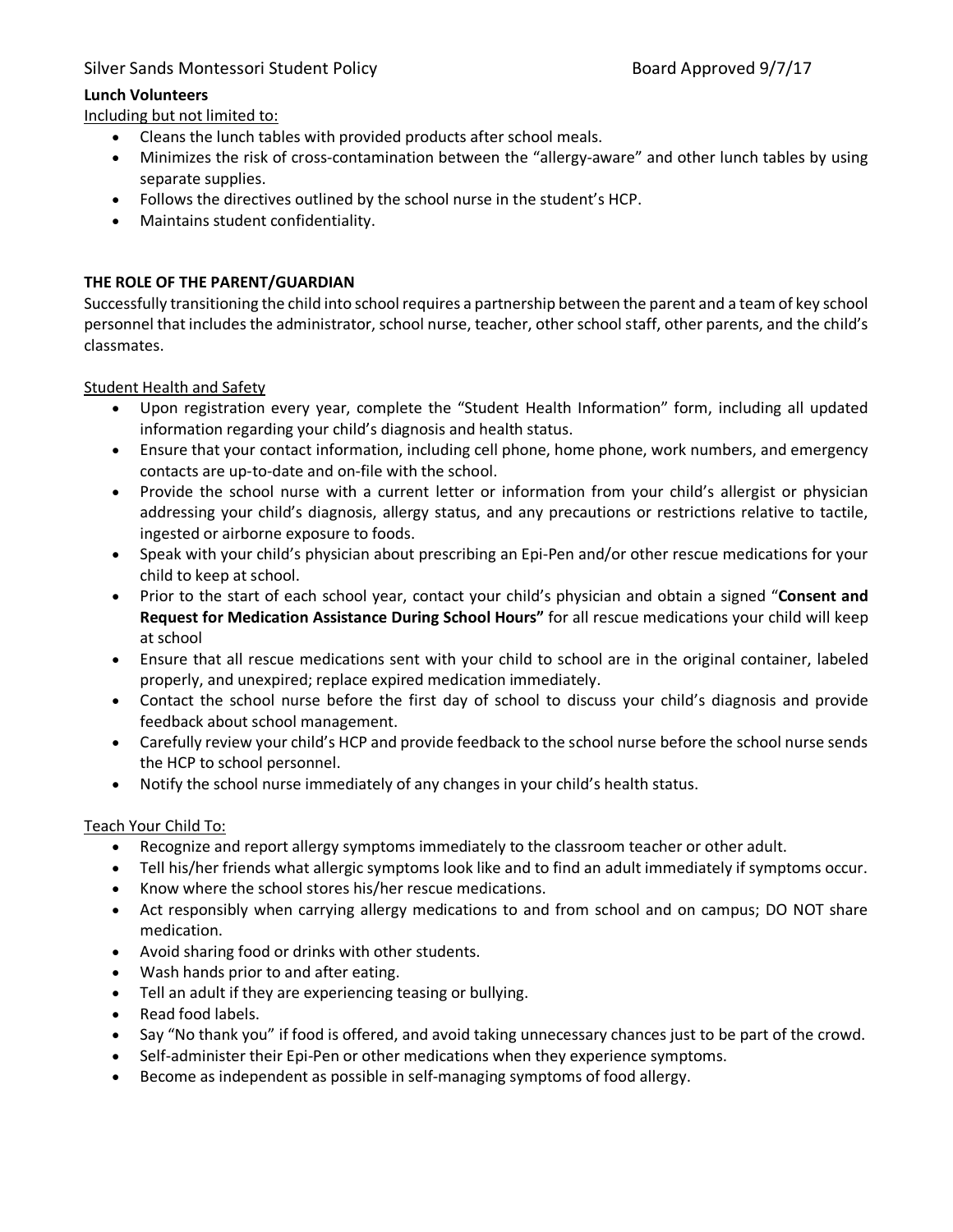**Students with food allergies and anaphylaxis will, over time, develop increased independence and selfadvocacy skills.** 

#### **APPENDIX**

#### **Procedures Following an Allergic Reaction**

Students who have experienced an allergic reaction, whether at school or outside of school hours, need special consideration, including review and possible revision of both the HCP and 504 Services Plan, prior to their return to school.

The school nurse will take the leadership role to ensure the student's health and safety after a mild or moderate allergic reaction. This will require information from the school personnel or parent who witnessed the event and contact with the physician to determine whether there are changes in the student's diagnosis, activity restrictions, and/or medications.

If appropriate, the school nurse updates the HCP and instructs and/or trains school personnel in the provisions of the revised plan. In addition, the school nurse will collaborate with the 504 team to determine whether revisions to the 504 Plan are necessary.

In cases where the student has experienced a severe allergic reaction at school the school administrator, in collaboration with the school nurse and school counselor, should consider the following additional actions:

- Keep in regular touch with the parent/guardian to express concern, offer support, and inquire about the student's health status.
- Identify those who witnessed the student's allergic reaction and/or rendered emergency measures in order to obtain as much information as possible about the possible triggers and symptoms the student manifested.
- Maintain student confidentiality when providing support and/or discussing the event with the greater school community.
- Provide age-appropriate explanations to students who may have witnessed the event.
- Schedule a meeting as soon as possible to review and revise the 504 Plan as needed.
- Meet with the school staff as soon as possible to review school-wide Code Blue procedures, making modifications if necessary.
- Ensure the implementation of strategies to minimize student anxiety upon his/her return to school.

#### **Special Considerations for Field Trips**

Supervising teacher will:

- Notify the parents prior to taking the student on a field trip.
- Avoid scheduling field trips to venues that are "high risk" for allergen exposure either due to location or foods served.
- Work with docents or field trip leaders to discuss allergen exposure during tours or other scheduled activities.
- Consider ways to wash hands after eating or bring parent-provided hand wipes to the field trip.
- Ensure that prescribed rescue medications are accessible to the student at all times in a safe and secure location.
- Bring a communication device to all activities.
- Know how to contact Emergency Medical Services.
- Don't ever ignore a report of student symptoms by the student or classmates.

#### **Treat Suggestions for Classroom Celebrations**

| Friendship bracelets | Rocks           |
|----------------------|-----------------|
| Funky erasers        | Polished stones |

Silly Putty Bookmarkers Bubbles Snap bracelets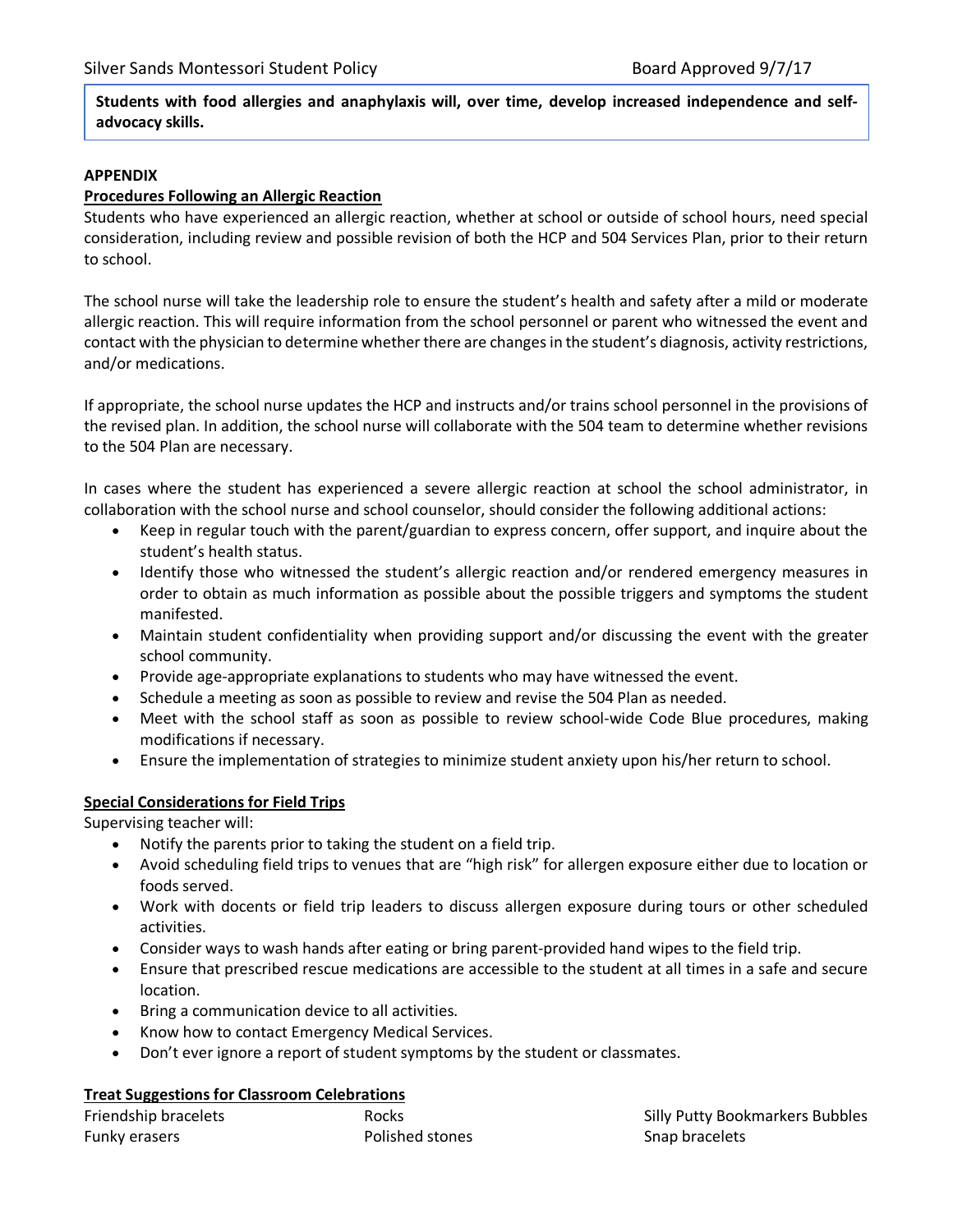| <b>Pencils</b>                | Backpack charms    |
|-------------------------------|--------------------|
| <b>Decals</b>                 | Key chains         |
| <b>Gel Pens Balls</b>         | <b>Stickers</b>    |
| Mini flashlights Highlighters | <b>Glow Sticks</b> |

Paper airplanes Sunglasses Magnets

#### **Recommended Cleaning Products**

This link explains a study in which Formula 409, Lysol Sanitizing Wipes, and Target brand Cleaner with Bleach were compared with soap and water; it was found that these types of cleaners effectively removed allergens from surfaces.

Findings also indicate that bar soap, liquid soap, and non-detergent wipes were effective in removing allergens from hands. Hand sanitizer and plain water are NOT ACCEPTABLE for removing allergens from hands. www.foodallergy.org www.jacionline.org/article/S0091-6749(04)01067-X/fulltext Legal Reference: NRS 388.421 NRS 388.424 NRS 388.427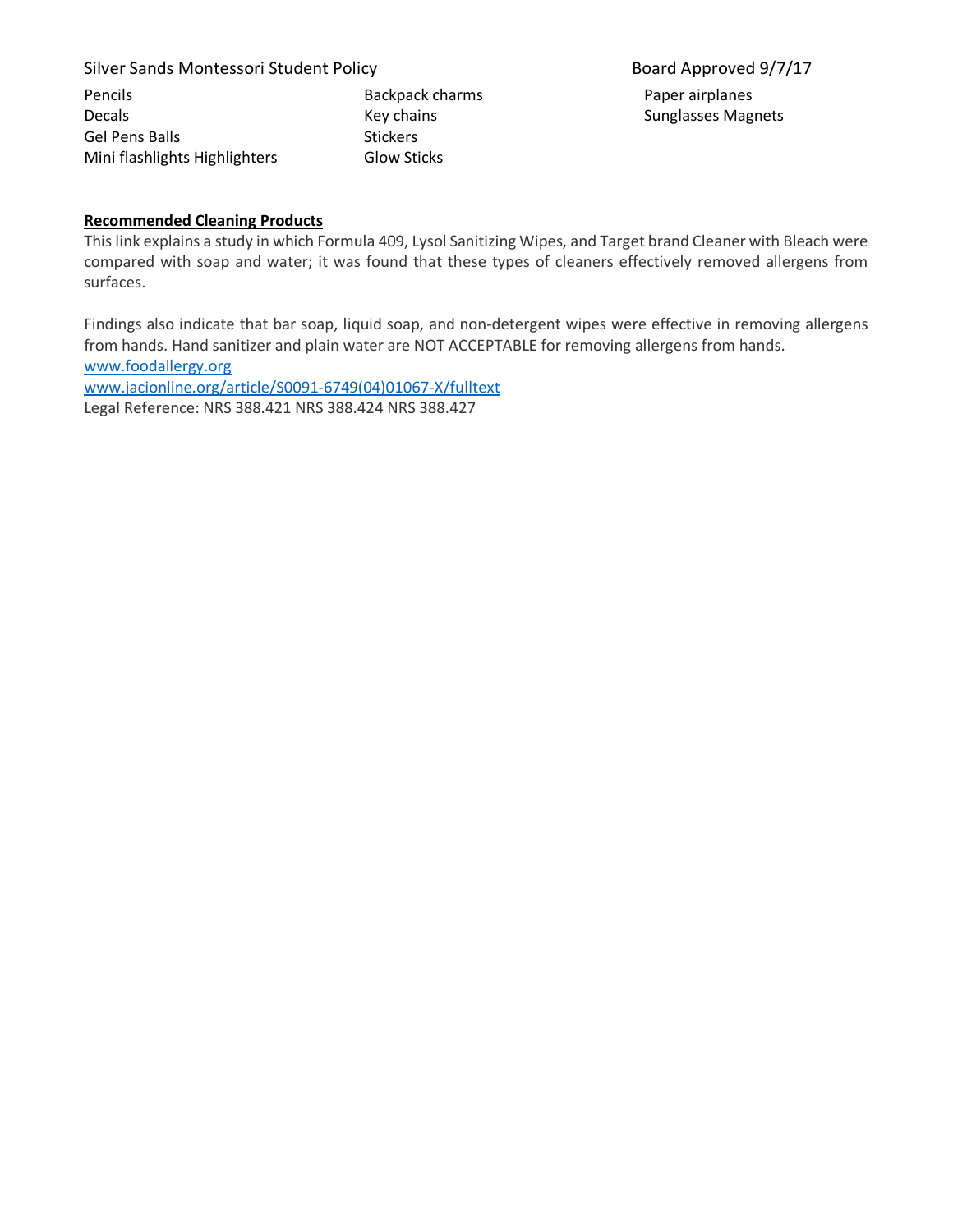#### **EPINEPHRINE ADMINISTRATION**

This policy describes the process in which Student Health Services implements the mandates of Nevada Legislature Senate Bill No. 435 – Committee on Health and Human Services in the administration by school employees of undesignated Auto-Injectable Epinephrine to any student on campus, who appears to be experiencing symptoms of anaphylaxis during their regular school day.

#### **DEFINITIONS:**

AIE–Auto-Injectable Epinephrine PROCEDURE SSMCS will stock two doses of undesignated AIE

Undesignated AIE may be administered to a student with a known history of anaphylaxis who does not have an individually-prescribed AIE available or to a student with an unknown allergy who is believed to be experiencing symptoms of anaphylaxis.

Undesignated AIE may be administered by the school nurse or trained SSMCS employee, to any SSMCS student who is reasonably believed to be experiencing anaphylaxis on campus during the regular curricular day.

The school nurse or other health care professional will conduct training monthly. The school nurse or other health care professional will document training and competency in all required skills.

With the exception of epinephrine medication carried by students for self-administration, all doses of AIE, whether provided by the parent/guardian or supplied by SSMCS, will be stored at room temperature in a supervised, secure, unlocked location, within the school nurse's office.

Legal Reference NRS 388.421 NRS 388.424

**It is imperative that school personnel immediately call 911 following the administration of an EpiPen even if the symptoms appear to have been resolved.**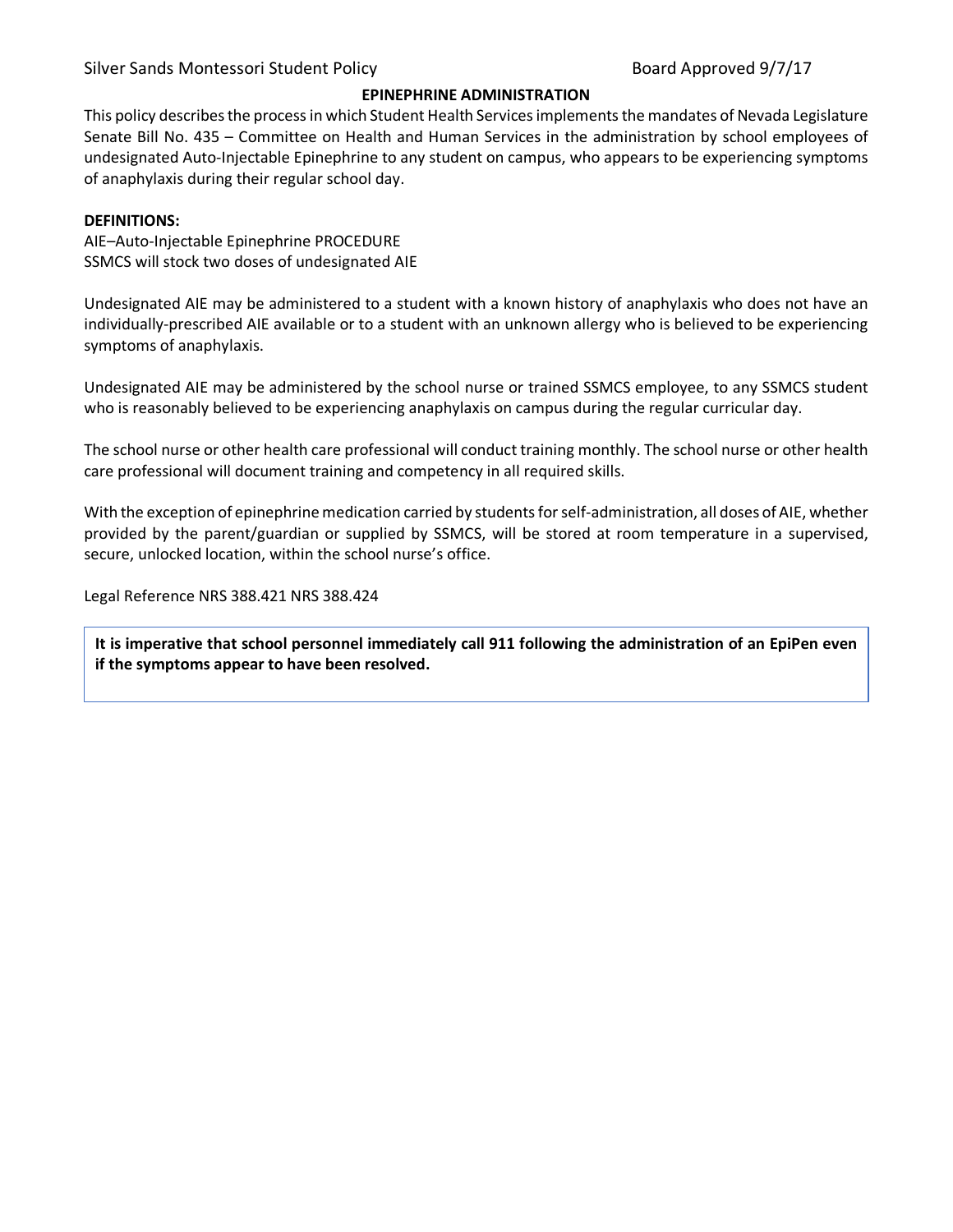# **ADMINISTRATION OF SOLU-CORTEF ™ (HYDROCORTISONE SODIUM SUCCINATE)**

**Purpose:** Hydrocortisone sodium succinate, an injectable corticosteroid, is used to counteract an adrenal crisis due to acute adrenal insufficiency.

**Additional Authority:** Nevada Revised Statue, Nevada Nurse Practice Act

**Scope:** School Nurses, Specialized Procedure Nurses, and contracted licensed staff (RN, LPN).

**Responsibility Party:** School Nurse

**Distribution:** School Nurses, Specialized Procedure Nurses, First Aid Safety Assistants, Qualified, trained unlicensed assistive personnel (UAP).

### **POLICY**

- 1.0 Intramuscular hydrocortisone sodium succinate is given by a Licensed Health Care Provider (LHCP) orders in the case of adrenal crisis.
	- 1.1 Parent is to supply necessary equipment, including medication with prescription, needles and syringes.

1.1.1 School nurse will review reconstitution and administration procedure when medication is received from parent.

1.2 The School Nurse and/or School Administrator(s) will be notified of hydrocortisone sodium succinate present on the school campus, including students name and demographics, emergency LHCP orders/dosage, and location of hydrocortisone sodium succinate on campus by completing the dispatch Instruction Form (HS) and submitting it to the Health Office.

1.2.1 Parental notice that the school nurse will share student's information with EMS personnel occurs through authorization of the LHCP orders.

- 1.2.2 Assemble the EMS packet which includes:
	- 1.2.2.1 Patient Care Transfer Report Form (HS)
	- 1.2.2.2 Dispatch instruction Form (HS)
	- 1.2.2.3 Shock Protocol Pediatric SNHD Nov 2014
	- 1.2.2.4 Copy of LHCP orders
	- 1.2.2.5 Copy of IC Student Summary Report

1.2.3 Instruct health office and front office staff to give the EMS Packet and medication to the arriving EMS personnel at time of incident.

1.3 EMS dispatch 911 must be notified when student presents with signs/symptoms of adrenal crisis whether or not hydrocortisone sodium succinate is being given.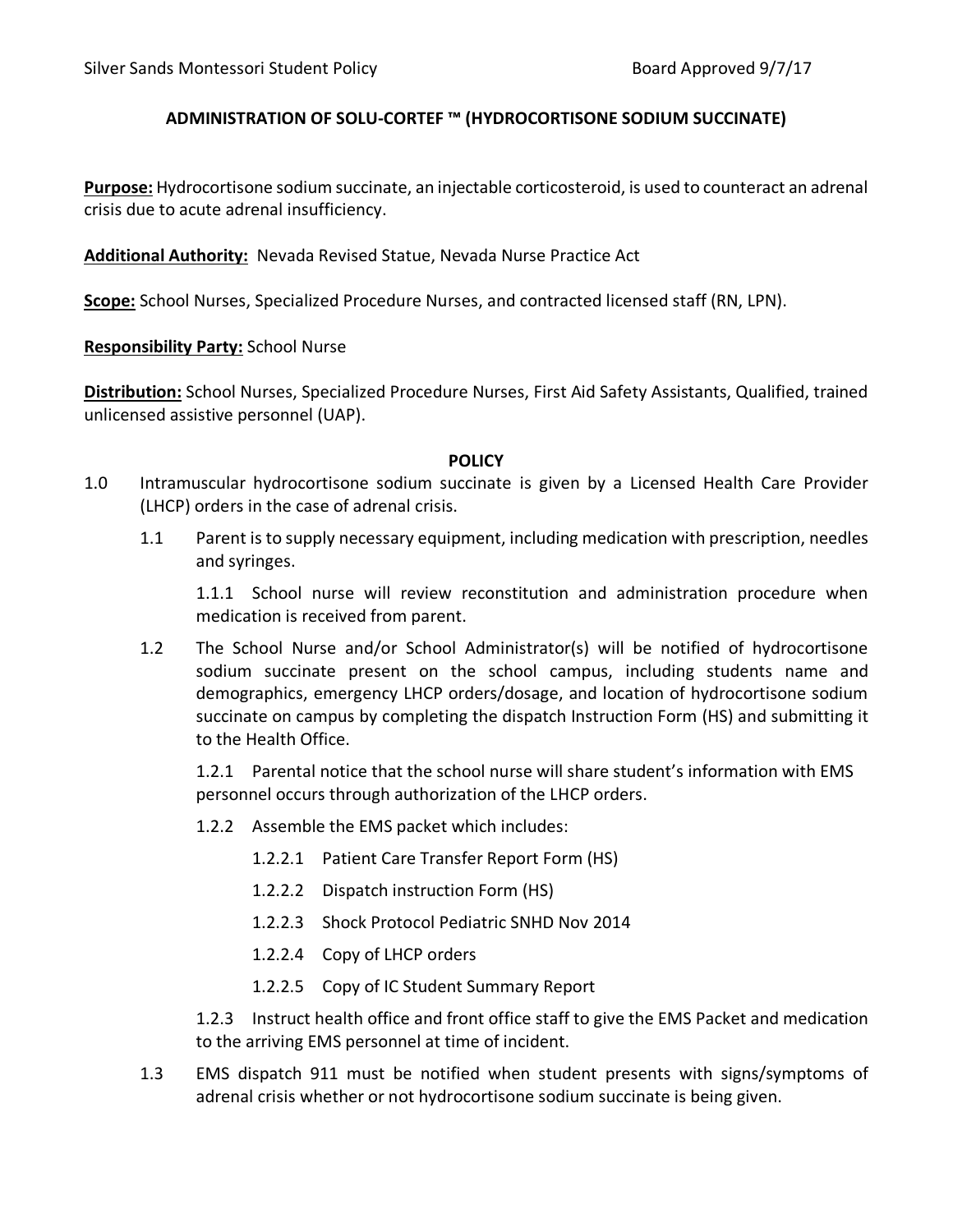- 1.3.1 EMS dispatch 911 will be contacted and asked to notify emergency services that the student has hydrocortisone sodium succinate that may need to be administered upon their arrival at school, if it has not already been administered by a licensed nurse.
- 1.3.2 EMS can administer student's own hydrocortisone sodium succinate, if licensed nurse is unavailable (Clark County EMS Protocols, p. 55,2016). The EMS Packet and hydrocortisone sodium succinate given to EMS.
- 1.3.3 Student is transported via ambulance.
- 1.4 Health Office will be notified when hydrocortisone sodium succinate is administered on campus.
- 2.0 General Guidelines:
	- 2.1 Precipitating factors of adrenal crisis include
		- 2.1.1 Severe illness
		- 2.1.2 Fever>100°F
		- 2.1.3 Trauma
		- 2.1.4 Following a dosage adjustment of maintenance medication
	- 2.2 Signs/symptoms of adrenal insufficiency include
		- 2.2.1 Alteration/loss of consciousness
		- 2.2.2 Onset of seizure
		- 2.2.3 Sudden, penetrating pain in the lower back, abdomen or legs
		- 2.2.4 Severe headache
		- 2.2.5 Nausea/vomiting/diarrhea
		- 2.2.6 Fever>100°F
		- 2.2.7 Signs/symptoms of hypotension
- 3.0 Procedure

| <b>ESSENTIAL STEPS</b>                                            | <b>KEYPOINTS-PRECAUTIONS</b>                    |
|-------------------------------------------------------------------|-------------------------------------------------|
| <b>Call 911</b>                                                   | Need activation of EMS immediately, whether     |
|                                                                   | hydrocortisone sodium succinate is administered |
| Direct another person to notify Parent/Guardian                   | or not.                                         |
| Assemble Medication, syringe, needle alcohol                      | Only Licensed nurse or EMS may administer the   |
| wipe, gloves                                                      | drug.                                           |
| Put on gloves                                                     | Maintain universal precautions                  |
| Reconstitute medication according to<br>manufacturers' directions | Check LHCP orders to verify dose.               |
|                                                                   | Dose may vary with weight and size of the       |
|                                                                   | student                                         |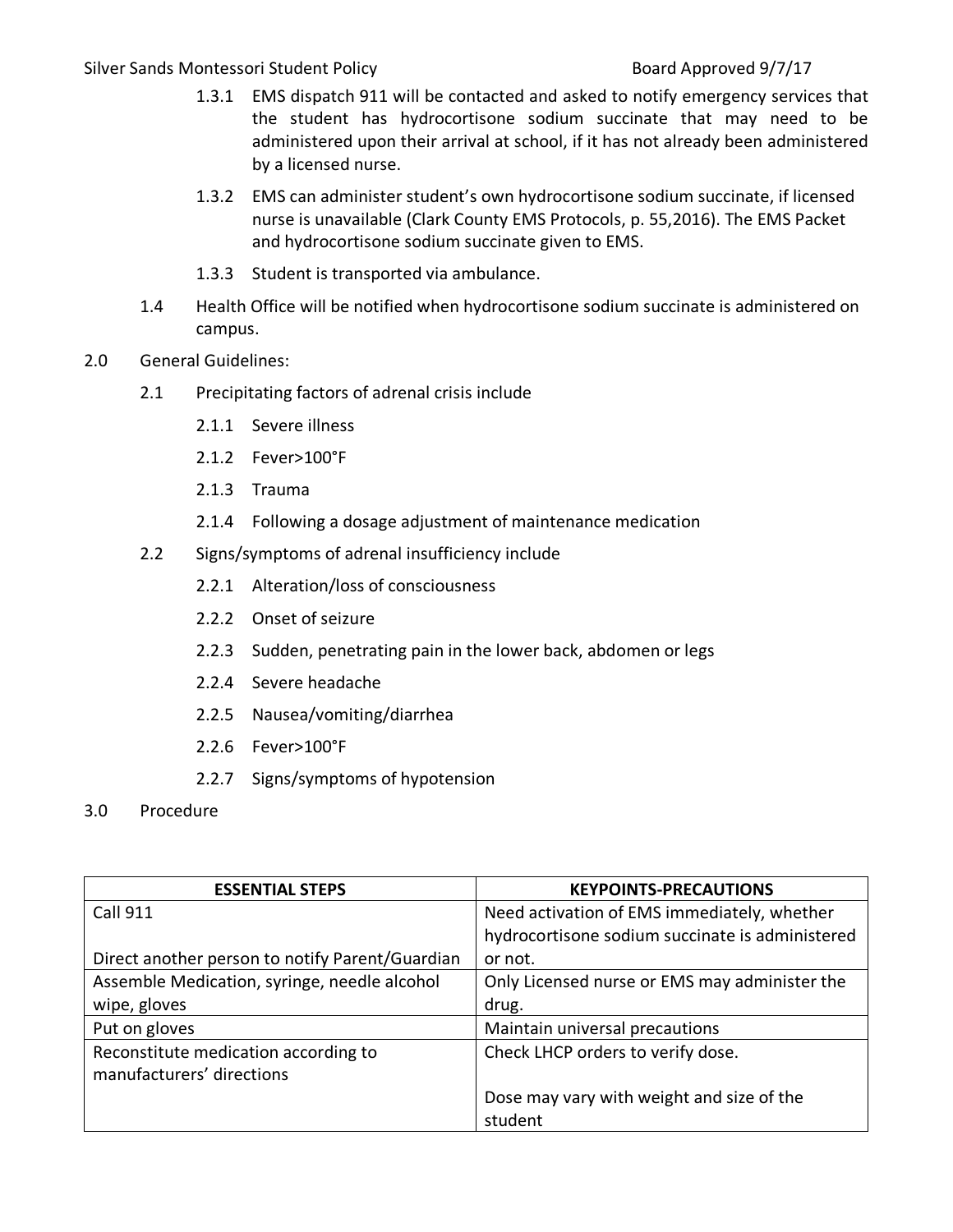| Attach the needle to the syringe                                                                                          | Needle length depends on injection site, patient<br>size and amount of subcutaneous fat covering<br>the muscle.                                        |
|---------------------------------------------------------------------------------------------------------------------------|--------------------------------------------------------------------------------------------------------------------------------------------------------|
| Wipe top of vial with alcohol                                                                                             |                                                                                                                                                        |
| Draw up medication                                                                                                        | Clear any air bubbles.<br>Change needle if available.                                                                                                  |
| Clean injection site with alcohol move pad<br>outward in a circular motion to approximately 2<br>inches in circumference. | Use mid-third of vastus lateralis muscle or other<br>appropriate site as per LHCP orders.                                                              |
| Using thumb and first two fingers, spread the<br>skin and push down lightly                                               | Assists in isolating the muscle                                                                                                                        |
| Insert needle at 90°.                                                                                                     |                                                                                                                                                        |
| Pull back on plunger                                                                                                      | If blood returns, discard medication and needle.<br>Re-prepare.<br>If blood returns and no other needle and inject<br>same medication in another site. |
| Inject medication firmly and remove needle.                                                                               | Do not massage/rub the area                                                                                                                            |
| Discard equipment appropriately.                                                                                          | <b>Maintain Universal Precautions.</b>                                                                                                                 |
| Maintain student in rescue position until care is<br>transferred to EMS.                                                  | Student must be transported via ambulance.                                                                                                             |
| Check equipment for nerd to restock                                                                                       | Including needles, syringes                                                                                                                            |

# 4.0 Documentation Required

- 4.1 Document in IC and EdPlan, as appropriate.
- 5.0 References, Sources, Bibliography
	- 5.1 Emergency Nurses Service Plan: Wausau School District, Wisconsin. (2013). Retrieved January 26, 2016 from: http://www.wausauk12.org/UserFiles/Severs/Server808843/Image/Pupil%20Services/A ppendix%20A%20January%202016.pdf
	- 5.2 Clark County EMS System Emergency Medicare Care Protocols. (2106). Obtained online August 2, 2016 from: http://www,southernnevadahealthdistrict.org/ems/documents/ems/medicalcareprodocols.pdf
	- 5.3 Emergency injection with corticosteroids Hydrocortisone sodium succinate (2013). Retrieved January 26, 2016, from http://www.addisoncrisis.info/emergency-injection/emergency-injectioncorticosteroids-hydrocortisone sodium succinate -act-o-vial-two-chamber-ampul/
	- 5.4 Fleming, R. (2016). Health Services Program Administrator, State of Washington. Personal correspondence.
	- 5.5 NIH Clinical Center Patient Education Materials: Managing adrenal insufficiency (2010). Retrieved January 26, 2016 from: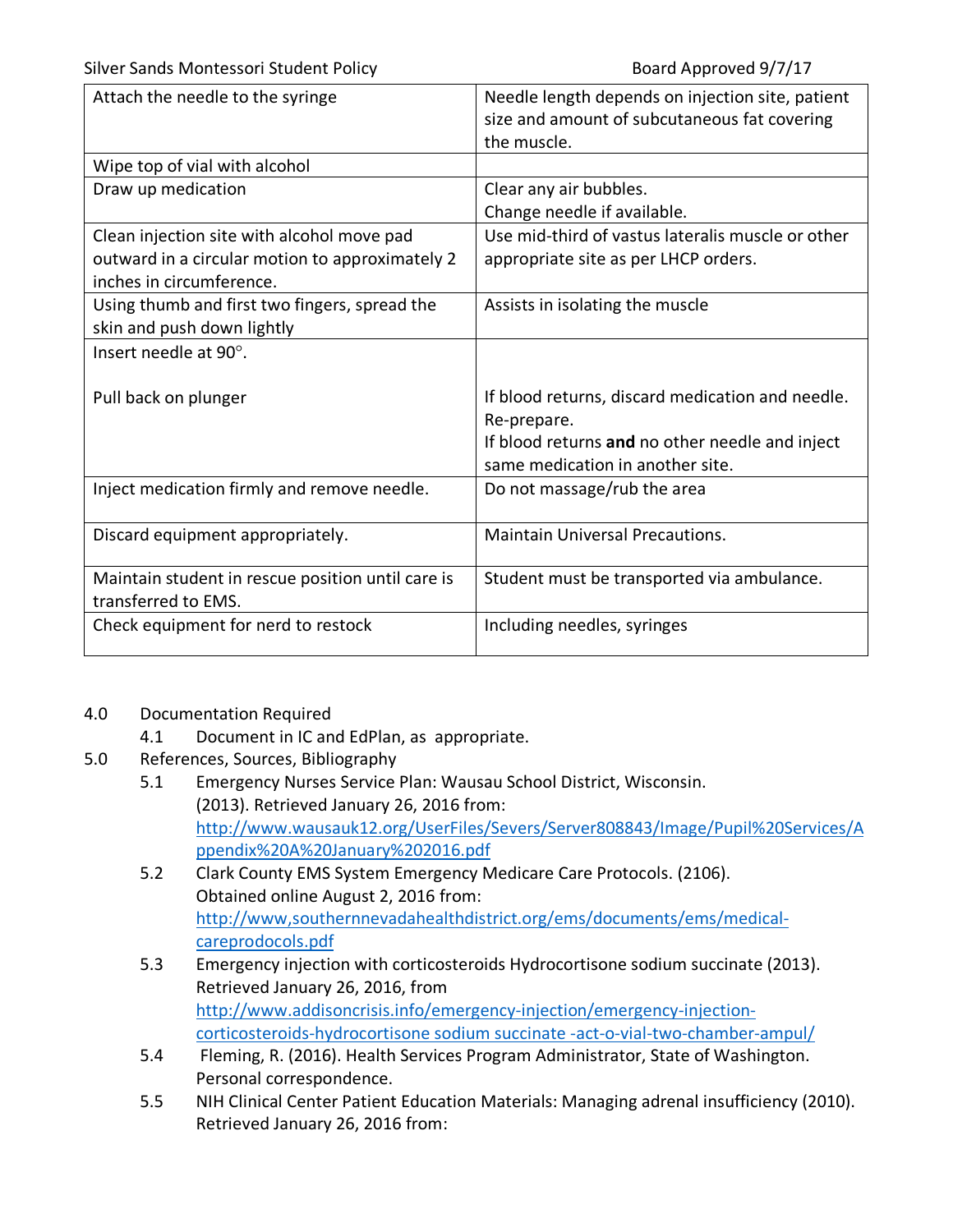http://cc.nih.gov/ccc/patient education/pepubs/mngardins.pdf

- 5.6 Patrick, K. (2016). Assistant Director, Health and wellness Unit, Colorado Department of Education. Personal Correspondence.
- 5.7 Pediatric Endocrinology Nurses Society. Cortisol Dependent school instructions. (n.d.). Retrieved January 26,2016 from https://www.chidrendsal.org/workfiles/clinicalservices/endocrine/cortisolschoolinstruct ions.pdf
- 5.8 Plano Independent School District. (2013. Hydrocortisone sodium succinate Guidelines. TX. Retrieved January 26, 2016, from http://www.pisd.edu/parents/health/documents/HydrocortisonesodiummsuccinateActi onPlanEnglishPro.pdf
- 5.9 Hydrocortisone sodium succinate Solutions (2016). Retrieved January 27, 2016, from http://www4.mdanderson.org/pe/index.cfm?pageName=opendoc&docid=2683.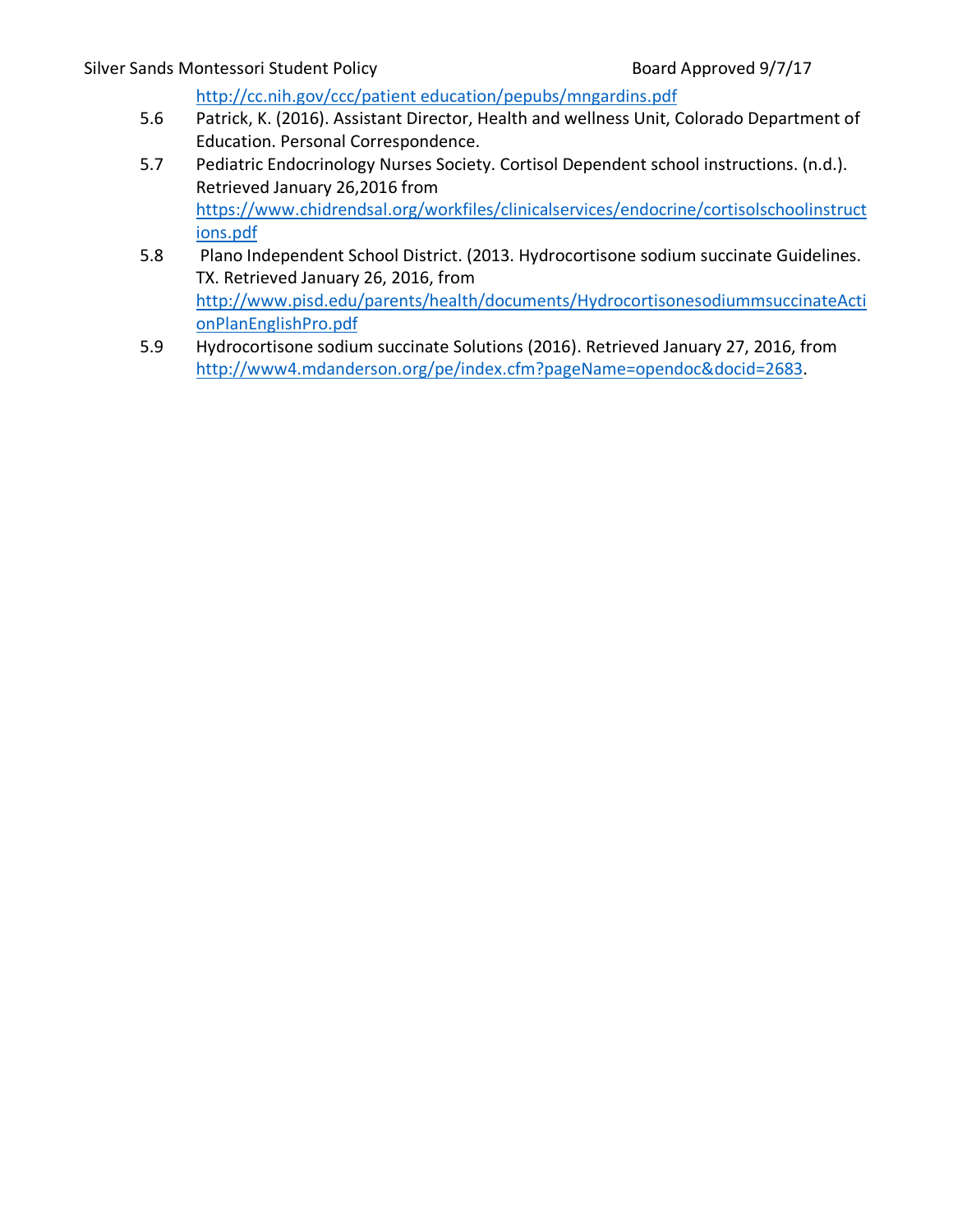# Silver Sands Montessori Charter School Health Office

Licensed Health Care Provider's Orders for School

Student Name: Student Name: ID# Date of Birth

School:

Diagnosis:

Name of treatment procedure

Licensed health care provider's orders (must include name, dosage, frequency and route as applicable)

Name of health care provider (please Print) Provider's Signature Date Date Address Phone Number **Fax Number** Fax Number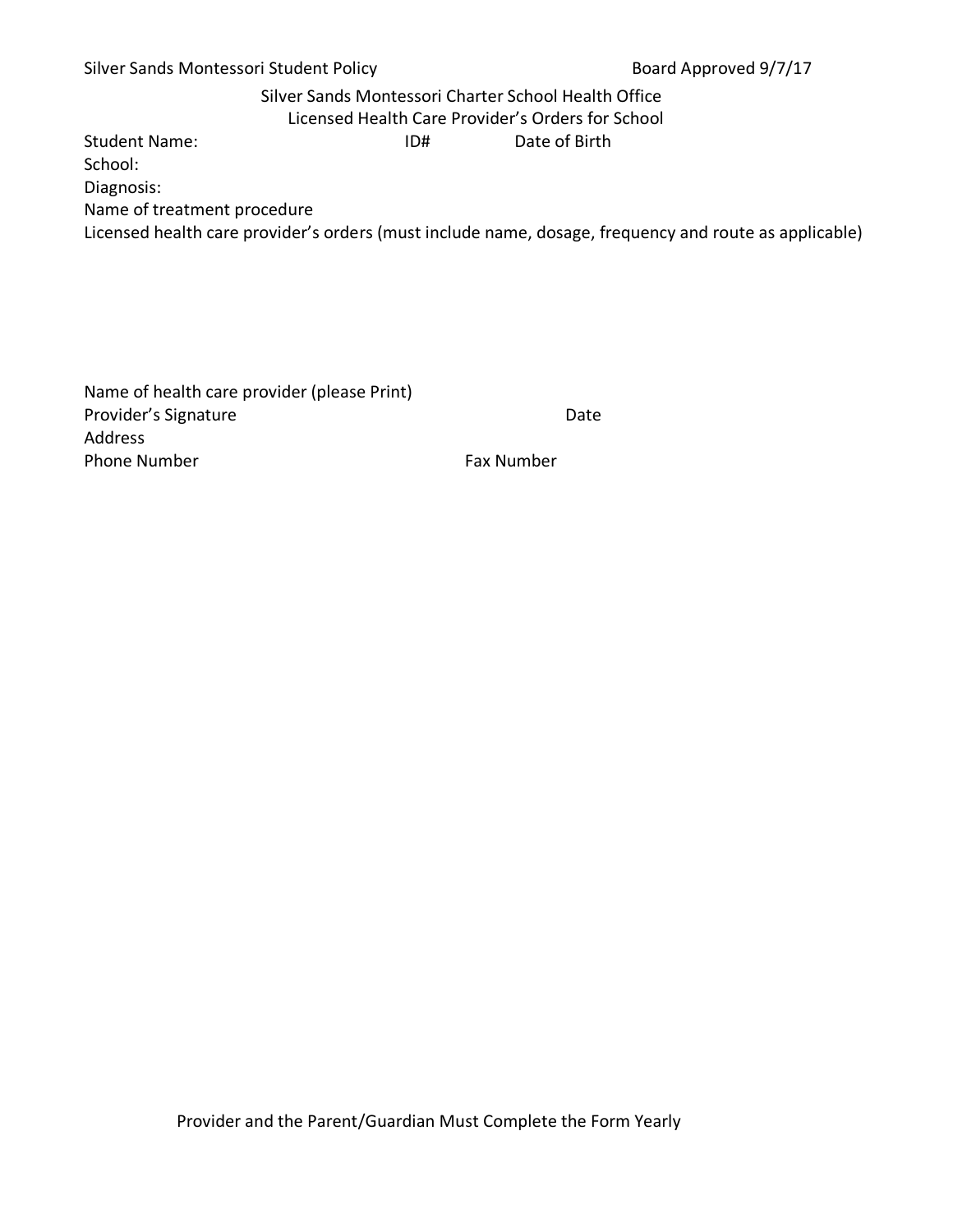Page 1 of 2

Student Name: Student ID#:

PARENT/GUARDIAN REQUEST FOR HEALTH SERVICES IN SCHOOL

The procedure is necessary for my child to attend school and cannot be provided before or after school hours.

I request that the treatment be administered in accordance with the above licensed health care provider's orders. I will notify the school if the health status of my child changes, our licensed health care provider changes, or the procedure is changed or canceled,

I agree to provide clearly labeled, functional equipment and supplies. I also agree to provide verbal or written directions for use.

The school is authorized to secure emergency medical services for my child whenever the need for such services is deemed necessary.

Notice: Pursuant to NAC 632.220, as a condition of proving care for the purposes related to this form,a registered nurse may need to contact the licensed health care provider or associates regarding the verification of an order given for the care of a patient to ensure that it is appropriate and properly authorized and that there are no documented contraindications in carrying out the order.

Parent signature Date

Name of Licensed Health Care Provider Address: Telephone Number **Fax Number** Fax Number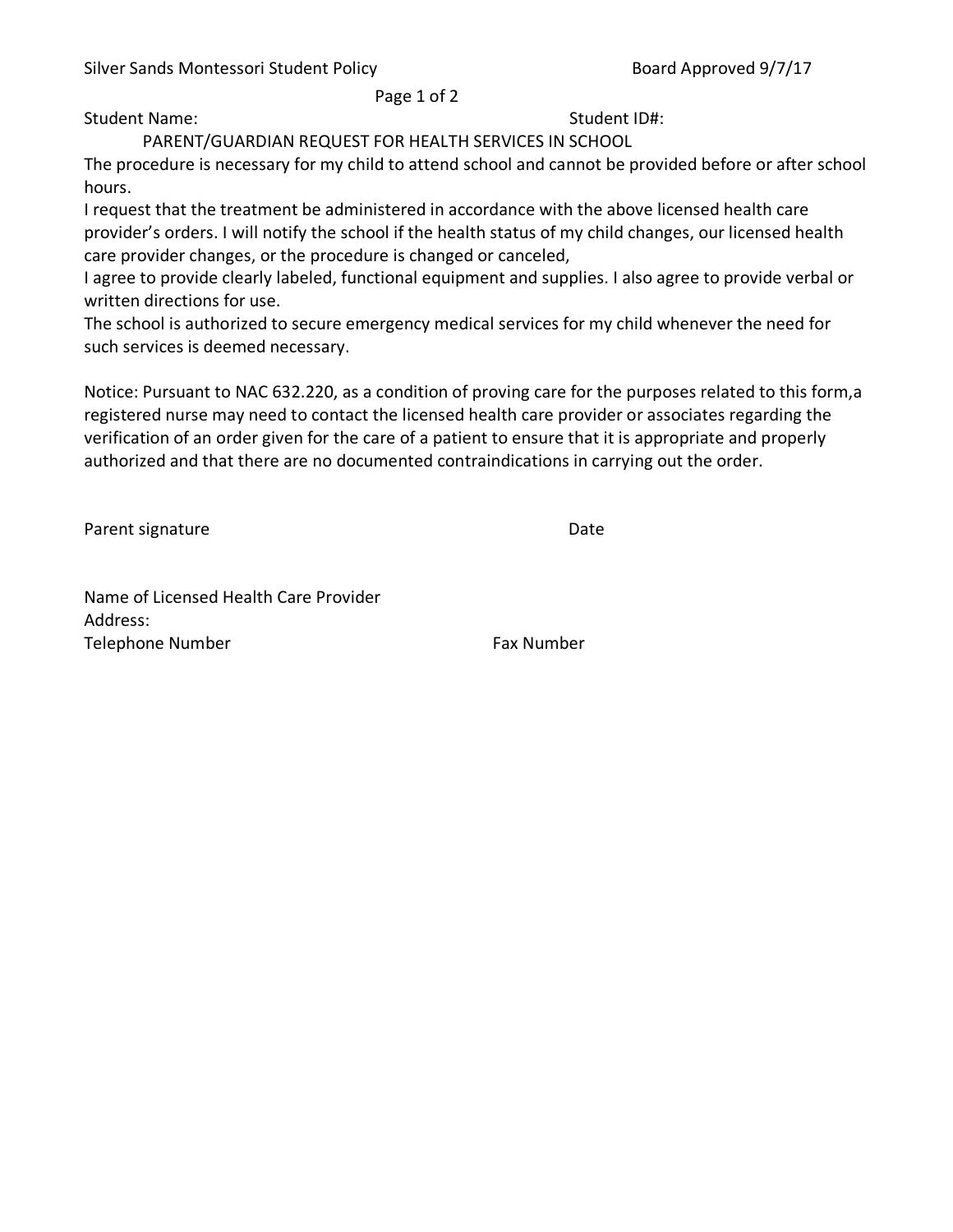Provider and the Parent/Guardian Must Complete the Form Yearly Page 2 of 2 SSMCS Notification Procedures Emergency Medical Services Of a student with congenital Adrenal Insufficiency for Solu-cortef administration

Complete and submit the Dispatch Instructions Form and fax to Health Services702-799-8671 for entry in database. Health Services will send to central dispatch.

Assemble theEMS packet, items include:

- a. Patient Care Transfer Report Form
- b. Dispatch Instructions Form (completed, copy of item in #1)
- c. Shock Protocol pediatric SNHD Nov 2014
- d. Copy of the LHCP orders
- e. Copy of IC Student summery Report

3. Instruct health office and front office staff to give the EMS Packet and medication to the arriving EMS personnel at time of incident.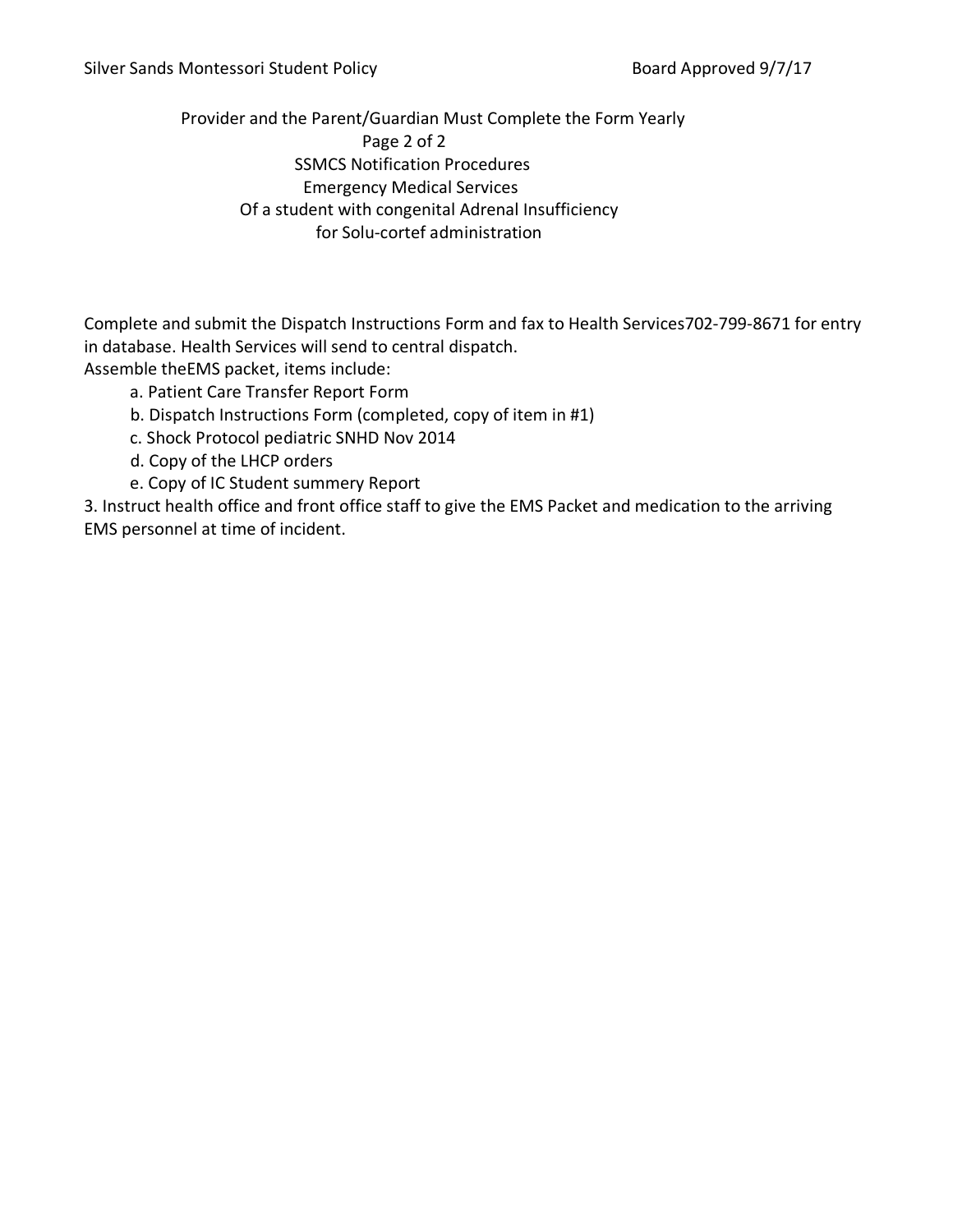Adrenal Insufficiency Las Vegas Fire and Rescue Fire Alarm Office/991 Dispatch Instruction Form

Student name: DOB: Grade School: School Address:

Parent Name: Parent Contact:

\*\*Fax completed form to Health Services (702) 799-8671.